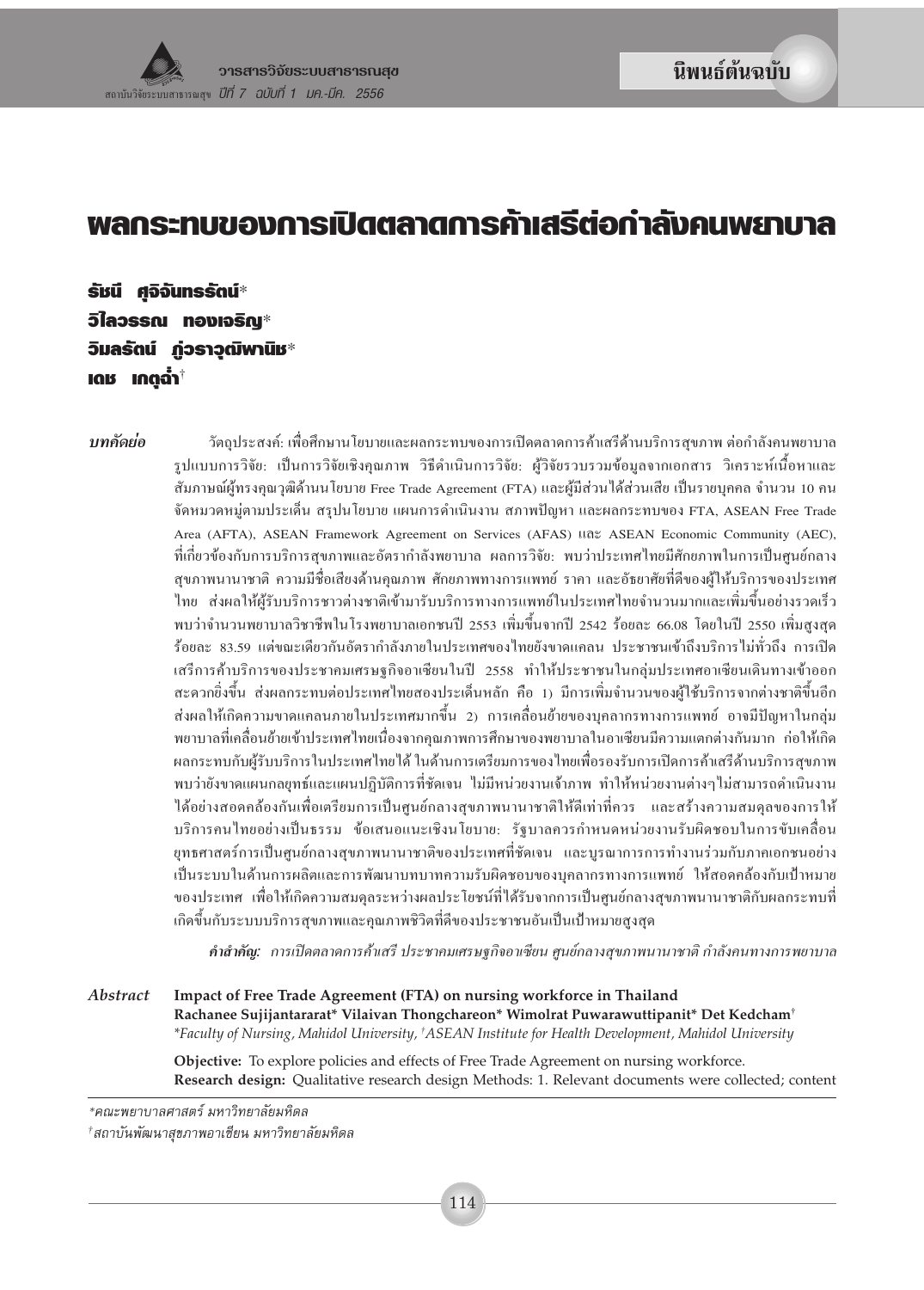was attracted and classified into research questions. 2. Ten key informants were interviewed under semistructured questions to summarize policies, state plan, problems and effects of FTA, AFTA, AFAS and AEC related to health care services and nursing workforce. Results: This study revealed that Thailand had a good potential to be a World Class Health Care Hub. Notable cost, quality of medical care and Thai hospitality led to a rapid increasing number of foreigners who came to Thailand seeking for medical treatment. Number of registered nurse working in private hospitals in 2010 had increased for 66.08 % comparing to the year 1999; the highest increasing rate was 83.59% in 2007. On the other hand, it deteriorated nurse shortage in Thailand and un-equivalent accessibility to health care among Thai people. The Priority Integration Sectors (PIS) of AEC targeted in 2015 facilitates travelling across boarder among ASEAN people but two anticipated problems were identified; 1) aggravating the increasing number of patient seeking medical treatment and worsen the situation of nurse shortage, and 2) nurse migration from ASEAN countries. As nursing education systems are much different among ASEAN countries, problems of unequivalent education of nursing personnel are encountered and may harm patients. Preparation for FTA in health care services in Thailand has not been very well arranged. Strategic plan, action plan and hosting organization were not clearly identified resulting in fragmentation of work of related parties and imbalance services provided to Thais. Policy implications: Leading organization is essential for driving nation strategies of the government. Ministry of Public Health, Ministry of labor, Ministry of Education and Ministry of Commerce must be liable. Roles and responsibility of private hospitals must be heightened and be integrated with the government to balance benefit and loss from being World Class Health Care Hub for better health service system and good quality of life of Thai people, ultimate goal of the nation.

Keywords: Free Trade Agreement (FTA), ASEAN Economic Community (AEC), Health care hub, nursing workforce

#### ภูมิหลังและเหตุผล

คิ กฤตการขาดแคลนพยาบาลเกิดขึ้นทั่วโลก ทั้งในประเทศ<br>- ที่พัฒนาแล้ว<sup>(1-3)</sup> และประเทศกำลังพัฒนาทั้งเอเชียและ อัฟริกา<sup>(4)</sup> รวมทั้งประเทศไทย มาตรจานขององค์การอนามัย โลกกำหนดสัดส่วนพยาบาล: ประชากรที่ 1:500 ขณะที่ ประเทศไทยอยู่ที่ 1:576 แต่มีการกระจายไม่เท่ากัน พบว่าใน .ภาคตะวันออกเฉียงเหนือมีสัดส่วนถึง 1:819<sup>(5)</sup> และเมื่อเปรียบ เทียบกับประเทศเพื่อนบ้านเช่น มาเลเซีย สิงคโปร์ ยิ่งพบว่า บางพื้นที่ในประเทศไทยขาดแคลนพยาบาลในขั้นวิกถต<sup>(6)</sup> ปัจจัย ส่งเสริมความขาดแคลนภายในประเทศมีอีกหลายประการ เช่น การเพิ่มจำนวนของประชากรสูงอายุ แรงงานต่างชาติ การพบ โรคเกิดใหม่ การปฏิรูประบบสุขภาพ บุคลากรยุคเบบี้บูมอยู่ ในวัยเกษียณ และการเปิดตลาดการค้าบริการสขภาพแก่ชาว ต่างชาติ เป็นต้น

ความต้องการเป็นศูนย์กลางบริการทางการแพทย์ (Health Care Hub) และการเปิดตลาดการค้าเสรือาเซียนที่ประเทศ ไทยต้องเปิดตลาดด้านบริการสุขภาพให้เสร็จสิ้นภายในปี 2558 เป็นปัจจัยสำคัญที่ทำให้ความต้องการพยาบาลมีมากขึ้น จาก กรอบความตกลงว่าด้วยการค้าบริการของอาเซียน (ASEAN Framework Agreement on Services: AFAS) ประเทศ กลุ่มสมาชิกอาเซียนทำการเจรจาการค้าบริการ เพื่อเปิดตลาด การค้าบริการระหว่างกันภายในกล่ม การเจรจาดังกล่าวภายใต้ กรอบพิมพ์เขียวประชาคมเศรษฐกิจอาเซียน (ASEAN Economic Community, AEC Blueprint) ระบุให้สมาชิกต้อง เปิดตลาดฯ ในสาขาเร่งรัดตามเป้าหมายที่กำหนดปี พ.ศ. 2558 โดยสาขาบริการด้านวิชาชีพสขภาพถือเป็นสาขาบริการหนึ่งที่มี ข้อผูกพันตาม 7th Package ที่มีข้อกำหนดให้ 1) ต่างชาติที่ อยู่นอกอาณาเขตประเทศไทยสามารถให้บริการสุขภาพข้าม แดนได้ 2) อนุญาตให้คนไทยใช้บริการสุขภาพข้ามแดนได้ 3) ให้ต่างชาติมาตั้งธุรกิจสุขภาพในประเทศไทย โดยจำกัด การถือหุ้นไม่เกินร้อยละ 49<sup>(7)</sup>

การเปิดตลาดการค้าเสรีด้านสุขภาพทำให้สามารถดึงดูด ผู้ป่วยในภูมิภาคอาเซียนเพิ่มขึ้นเพราะประเทศไทยมีจุดแข็งใน ด้านการจัดการที่ได้มาตรฐานสากล ด้านค่ารักษาและบริการที่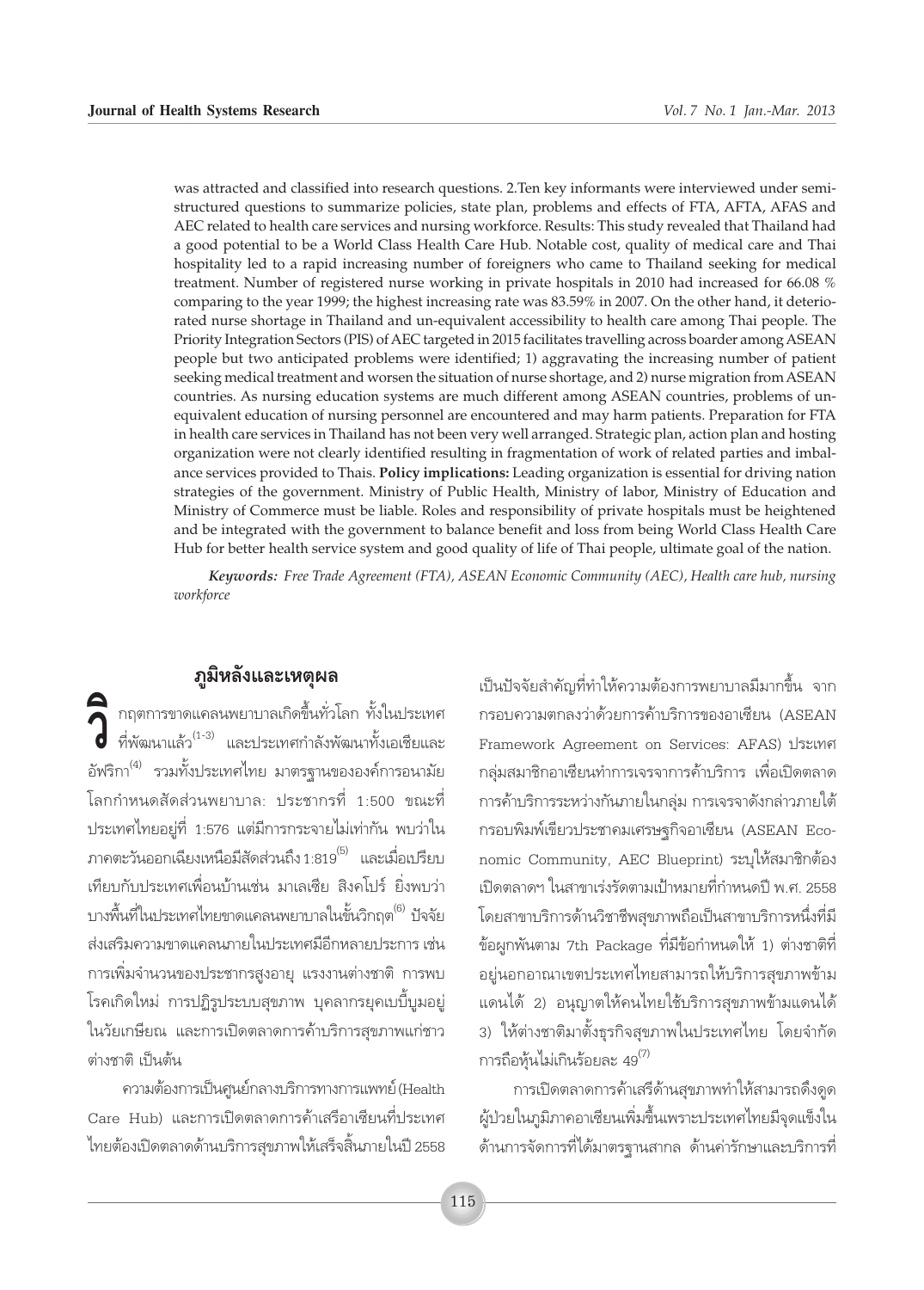

้มีราคาถูกกว่าประเทศอื่นในภูมิภาค โดยไทยสามารถดึงดูดผู้ ป่วยต่างชาติเข้ามารักษาพยาบาลในประเทศมากเป็นอันดับที่ 1 ในเอเชีย รายงานจากสำนักงานสถิติแห่งชาติระบุว่าผู้ป่วยต่าง ชาติในประเทศไทยมีจำนวนเพิ่มขึ้นจาก 102.000 รายในปี 2543 เป็น 133,570 รายในปี 2549<sup>(8)</sup> การดำเนินการเปิดเสรีทางการ ้ค้าด้านสุขภาพนี้เป็นเสมือนดาบสองคมคือทั้งสร้างโอกาสให้ กับผู้ประกอบการในประเทศ แต่มีผลทำให้เกิดการเคลื่อนย้าย ของบุคลากรทางการแพทย์โดยเฉพาะพยาบาลเข้าทำงานใน ภาคเอกชนและเกิดความขาดแคลนในภาครัฐบาลเพิ่มขึ้น

ด้วยเหตุดังกล่าวผู้วิจัยจึงต้องการที่จะศึกษาสภาพปัญหา และผลกระทบของ FTA ต่อความต้องการกำลังคนด้านพยาบาล เพื่อเตรียมมาตรการรองรับผลกระทบจากการเปิดตลาดการ ้ค้าเสรีอาเซียน ให้สามารถตอบสนองความต้องการอัตรากำลัง ้พยาบาล ซึ่งในประเทศไทยยังไม่มีการศึกษาอย่างจริงจัง จึง ถือเป็นเรื่องเร่งด่วนที่ต้องศึกษาในเรื่องดังกล่าวเพื่อนำไปใช้ เป็นข้อเสนอแนะเชิงนโยบายและการบริหารจัดการได้อย่าง เหมาะสม

### วัตถุประสงค์ของโครงการวิจัย

้ศึกษานโยบายและผลกระทบของการเปิดตลาดการค้า เสรีด้านบริการสุขภาพ ต่อกำลังคนด้านพยาบาล

### ระเบียบวิธีศึกษา

การวิจัยครั้งนี้ใช้รูปแบบการวิจัยเชิงคุณภาพ โดยการ วิเคราะห์เนื้อหา (Content Analysis) และการสัมภาษณ์กลุ่ม ผู้ทรงคุณวุฒิ (Key informants) ที่เกี่ยวข้องกับนโยบาย FTA ได้แก่ นายกสมาคมอาเซียนแห่งประเทศไทย ผู้อำนวยการ สำนักอาเซียน ผู้อำนวยการและนักวิชาการพาณิชย์ สำนัก เจรจาการค้าบริการและการลงทุน ผู้แทนสถาบันวิจัยเพื่อการ ้พัฒนาประเทศไทย ฯลฯ เพื่อวิเคราะห์นโยบาย สภาพปัญหา ในการดำเนินการ ผลกระทบต่อบริการสุขภาพและกำลังคน ด้านการพยาบาล และสัมภาษณ์ผู้มีส่วนได้ส่วนเสียจากนโยบาย FTA ได้แก่ ผู้แทนสภาการพยาบาล ผู้แทนสมัชชาสุขภาพ แห่งชาติ ผู้แทนโรงพยาบาลเอกชนขนาดใหญ่ ผู้แทนโรง

้พยาบาลของรัฐขนาดใหญ่ ผู้แทน/นายกสมาคมโรงพยาบาล เอกชน ฯลฯ เพื่อให้ข้อคิดเห็นต่อผลกระทบของ FTA ต่อ บริการสขภาพและกำลังคนด้านการพยาบาล

### เครื่องมือที่ใช้ในการวิจัย

เครื่องมือที่ใช้ในการวิจัยครั้งนี้ประกอบด้วย 1)แบบ ้บันทึกการวิเคราะห์เนื้อหา ซึ่งผู้วิจัยสร้างขึ้นตามเกณฑ์การ ้วิเคราะห์เนื้อหาของสุภางค์ จันทวานิช<sup>(9)</sup> เพื่อตีความ สร้างข้อ สรุป จำแนกชนิด และเปรียบเทียบลักษณะของข้อมูล รวมทั้ง หาความเกี่ยวโยงของปรากฏการณ์ต่างๆ โดยใช้แนวทาง พิจารณาในการจัดระบบจำแนกประเภทโดยยึดเนื้อหาข้อมูล เป็นเกณฑ์ และ 2)แบบสัมภาษณ์แบบมีโครงสร้าง ซึ่งผู้วิจัย สร้างขึ้นจากการวิเคราะห์เนื้อหาของเอกสารและข้อมูลจากการ ทบทวนวรรณกรรม ประกอบด้วยแบบสัมภาษณ์ผู้ทรงคุณวุฒิ ด้านนโยบาย FTA เกี่ยวกับการบริการสุขภาพ การรักษา พยาบาลและกำลังคน หน่วยงานที่รับผิดชอบ นโยบายในการ ดำเนินการ ปัญหาและอุปสรรคในการดำเนินการ แนวทางใน การแก้ไขปัญหา และทิศทางการดำเนินการใน 5-10 ปีข้างหน้า และแบบสัมภาษณ์ผู้มีส่วนได้ส่วนเสียจากนโยบาย FTA เกี่ยวกับสถานการณ์ปัญหาด้านการบริการสุขภาพ กำลังคน ้ผลกระทบที่เกิดขึ้น การสร้างความสมดุลในการให้บริการ ระหว่างชาวต่างบระเทศกับประชาชนในประเทศ ฯลฯ

### การพิทักษ์สิทธิ์ของผู้เข้าร่วมโครงการ

ผู้วิจัยชี้แจงรายละเอียดของโครงการวิจัยให้ผู้เข้าร่วม การวิจัยทุกคนได้รับทราบ ทั้งนี้ ผู้เข้าร่วมการวิจัยสามารถ ถอนตัวจากการเข้าร่วมการวิจัยได้ตลอดเวลา โดยไม่ต้องแจ้ง ให้ทราบล่วงหน้า การศึกษานี้ได้รับการรับรองด้านจริยธรรม การวิจัยในมนุษย์จากคณะพยาบาลศาสตร์ มหาวิทยาลัยมหิดล รหัสโครงการ 30.0610 เมื่อกุมภาพันธ์ 2553

### การเก็บรวบรวมข้อมูล

ผู้วิจัยดำเนินการเก็บข้อมูลจากข้อมูลเอกสาร งานวิจัยที่ เกี่ยวข้องทั้งในและต่างประเทศ ตามแบบวิเคราะห์เนื้อหาที่สร้าง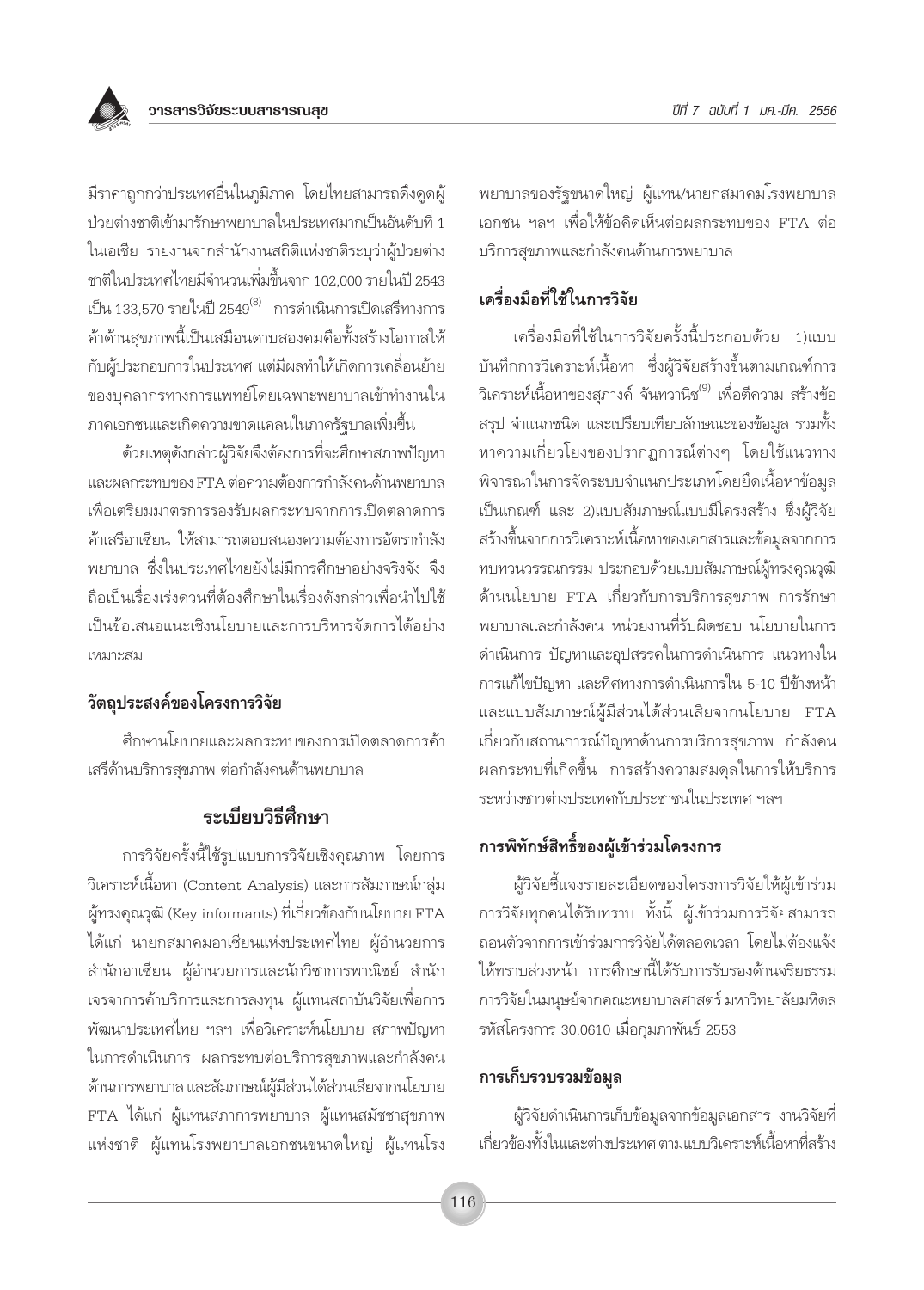ู้ขึ้น และสัมภาษณ์ผู้ทรงคุณวุฒิเป็นรายบุคคล ตามวันและ ี เวลาที่กำหนดตามแนวทางในการสัมภาษณ์จนได้ข้อมูลครบถ้วน

### **้ผลการศึกษา**

#### <u>1. สถานการณ์การบริการสุขภาพ</u>

*1.1 การเจริญเติบโตด้านการบริการสุขภาพ* พบว่า การค้าบริการระหว่างประเทศมีการเจริญเติบโตอย่างมากและ มีอัตราการขยายตัวสูงกว่าการค้าสินค้า ในภูมิภาคเอเชียการ  $\hat{\phi}$ าบริการด้านสุขภาพส่วนใหญ่เป็นบริการในโหมด (Mode) $^{(2)}$ การบริโภคข้ามพรมแดน (Consumption Abroad) ส่วน โหมดอื่นๆยังมีน้อย โดยประเทศผู้ให้บริการรักษาพยาบาลที่ สำคัญมี 5 ประเทศหลัก ได้แก่ ประเทศไทย (38%) สิงคโปร์ (33%) อินเดีย (19%) ฟิลิปปินส์ (8%) และมาเลเซีย (2%) $^{(10)}$ สำหรับประเทศไทย การบริการสขภาพเป็นจดแข็งของการค้า ∫√'°"√√à«¡°—∫°"√∑àÕ߇∑'ˬ« ¡' à«π·∫àßμ≈"¥ª√–¡"≥ 70% ของภูมิภาคเท่ากับประเทศสิงคโปร์ซึ่งเป็นผู้นำการให้บริการ ทางสุขภาพในเอเชีย ที่เน้นคุณภาพ ความปลอดภัย และ ้<br>ความน่าเชื่อถือในระดับโลก ส่วนประเทศไทยเน้นการเป็น ้ศูนย์กลางการให้บริการทางสุขภาพที่มีความเชี่ยวชาญครบ ้วงจรและทันสมัย ด้วยการบริการที่เป็นเลิศในระดับสากล โดยประเทศไทยเป็นผู้นำด้านการผ่าตัดหัวใจและศัลยกรรม  $\delta$ านความงาม $^{(11)}$ 

*1.2 การเป็นศูนย์กลางสุขภาพนานาชาติ (World*  $\emph{Class Healthcare Provider}$ ) พบว่าในปี พ.ศ. 2553 รัฐบาล ไทยประกาศนโยบายว่าจะพัฒนาประเทศไทยให้เป็น ศูนย์กลางสุขภาพนานาชาติภายใน 5 ปี (พ.ศ. 2553-2557) โดยกำหนดให้ไทยเป็น Academic Medical Hub of Asia ้และคาดว่าจะสามารถสร้างรายได้ให้แก่ประเทศไทยตลอด ระยะเวลา 5 ปี มากกว่า 4.4 แสนล้านบาท การท่องเที่่ยวเชิง ์ สุขภาพเป็นกลุ่มที่มีส่วนแบ่งทางการตลาดในธุรกิจบริการ สุขภาพสูง มีการเติบโต 10% ต่อปี $^{(12)}$  ซึ่งพบว่าจำนวนผู้ป่วย ชาวต่างชาติที่เข้ามารับบริการทางการแพทย์ในประเทศไทยมี จำนวนเพิ่มขึ้นอย่างรวดเร็ว จาก 550,161 คน ในปี พ.ศ.2544  $\tilde{\mathfrak{t}}$ ป็น 1,373,807 คนในปี 2550 $^{(13)}$  จากการสัมภาษณ์ผู้ทรงคุณ

วฒิกว่าครึ่งหนึ่งเห็นว่าประเทศไทยมีความเหมาะสมหลาย ประการในการเป็น Health Care Hub ดังคำกล่าว 1) "ประเทศไทยอยู่ใน location ที่เหมาะมาก สำหรับคนที่จะ มาใช้บริการ..." และ "มีพรมแดนติดกับเพื่อนบ้านหมดเลย เส้นทางไม่ไกลเกินไป" 2) "เรามีโรงพยาบาลเอกชนเยอะมากที่ สามารถให้บริการนานาชาติได้" 3) "คนไทยมีบุคลิก Service mind เป็นนิสัยซึ่งชาติอื่นไม่มี ทำให้เป็นที่ต้องการของผ้รับ ับริการไปอยู่ตรงไหนก็มืคนรักคนชอบ" และ "สิ่งที่คนอื่นเอา ้ไปไม่ได้จากประเทศไทยก็คือ hospitality ซึ่งซื้อหาไม่ได้" 4) "..เวลานี้ก็ได้ทำข้อตกลงยอมรับคุณสมบัติทางวิชาชีพกันแล้ว (MRA)..... ตรงนี้มันหมายถึงว่า ช่วยให้การไปมาหาสู่ การ เคลื่อนย้าย Mobility ของคนง่ายขึ้น ที่เขาสามารถไปทำงาน หรือเข้าไปทำงาน หรือเข้ามารับบริการง่ายขึ้น" 5) "เราค่อนข้าง เป็นประเทศใหญ่ในภูมิภาคนี้ และเราก็ค่อนข้างเปิด ก็ได้เปรียบ ทำให้เราโตได้ง่าย"

*1.3 การขยายตัวของโรงพยาบาลเอกชน* พบว่า ผู้ป่วยชาวต่างชาติเป็นแหล่งรายได้ที่สำคัญของโรงพยาบาล เอกชนขนาดใหญ่หลายแห่ง ผลประกอบการของโรงพยาบาล เอกชนขนาดใหญ่ของไทยที่เป็นบริษัทมหาชนและจดทะเบียน ในตลาดหลักทรัพย์มีแนวโน้มกำไรเพิ่มขึ้นอย่างต่อเนื่อง จาก 3,117 ล้านบาทในปี พ.ศ.2547 เป็น 4,889, 5,159, และ 5,606 ู้ล้านบาท ในปี พ.ศ. 2550, 2551 และ 2552 ตามลำดับ และ พบว่าครึ่งปีแรกของปี พ.ศ. 2553 โรงพยาบาลเอกชนขนาด ใหญ่มีกำไรสุทธิทั้งสิ้น 2,762 ล้านบาท เพิ่มขึ้นร้อยละ 19.8 ี่เมื่อเทียบกับช่วงเดียวกันของปีที่ผ่านมา<sup>(14)</sup> โรงพยาบาลเอกชน ้จึงมีแนวโน้มหันมาให้บริการคนไข้ชาวต่างชาติมากขึ้นเป็นลำดับ มีการคาดการว่าการเติบโตของโรงพยาบาลเอกชนโดยเฉพาะ ์ โรงพยาบาลขนาดใหญ่น่าจะเติบโตมากขึ้นจากปัจจัยสำคัญที่ ู้เป็นแรงหนุนที่ดีต่อธุรกิจโรงพยาบาลเอกชน คือ ภาวะ เศรษฐกิจทั้งของโลกและของไทยที่ปรับตัวดีขึ้นโดยรวม และ ิการฟื้นตัวของภาคธุรกิจท่องเที่ยวของไทย

### <u>2. ประมาณการความต้องการอัตรากำลังพยาบาลและ</u> **§«"¡¢"¥·§≈π**

์ ข้อมูลจำนวนผู้ป่วยต่างชาติที่มีอยู่ในปี 2550 จากการ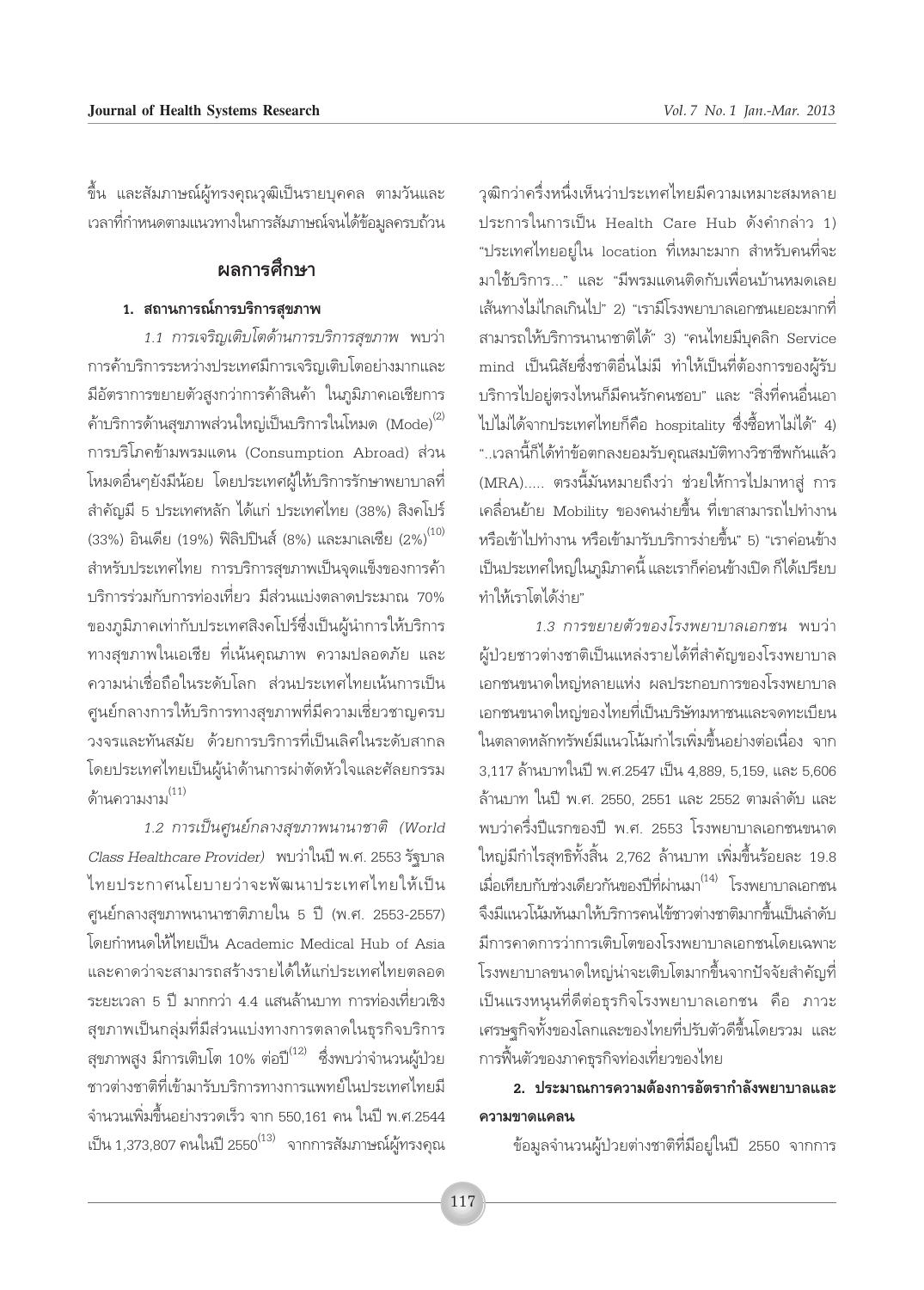

สำรวจของสำนักงานสถิติแห่งชาติ กระทรวงเทคโนโลยีสาร สนเทศและการสื่อสาร<sup>(15)</sup> พบว่า มีผู้ป่วยรับไว้รักษาในโรง พยาบาล (ผู้ป่วยใน) เป็นชาวต่างชาติจำนวน 133,569 ราย และมีผู้ป่วยนอกจำนวน 2,610,895 ราย ประมาณการความ ต้องการอัตรากำลังพยาบาลได้ดังนี้

2.1 ผู้ป่วยใน ประมาณการว่าผู้ป่วยในมีความ รุนแรงของความเจ็บป่วยอยู่ในระดับปานกลาง (ระดับ 3 จาก 5 ระดับ) คำนวณความต้องการโดยใช้เกณฑ์ของกระทรวง สาธารณสุข<sup>(16)</sup> ซึ่งกำหนดชั่วโมงการพยาบาลผู้ป่วยเฉลี่ย/คน/ วันนอน เท่ากับ 5.5 ชั่วโมง ชั่วโมงการทำงานเต็มเวลาของ พยาบาลเท่ากับ 2.080 ชั่วโมง/คน/ปี นับเป็น 1 Full Time Equivalent (1 FTE) รวมวันหยุดเสาร์-อาทิตย์ วันลาพัก ผ่อนและวันหยุดนักขัตฤกษ์ จากยอดผู้ป่วยในจำนวน 133,569 ราย คำนวณความต้องการอัตรากำลังพยาบาลรวมปีละประมาณ 1.891 คน/ปี

2.2 ผู้ป่วยนอก ประมาณความต้องการการพยาบาล รายละ 30 นาที<sup>(16)</sup> จากยอดผู้ป่วยนอก 2,610,895 ราย ต้องการอัตรากำลังพยาบาลที่คำนวณโดยหลักการเดียวกับ ผ้ป่วยในเป็นจำนวน 960 คน/ปี

รวมความต้องการอัตรากำลังพยาบาลสำหรับผู้ป่วยใน ชาวต่างชาติ 1,891 คน/ปี กับผู้ป่วยนอกชาวต่างชาติ 960 คน/ ปี เท่ากับต้องการ 2,851 คน/ปี ทั้งนี้จำนวนอัตรากำลังที่ได้ จากการคำนวณนี้เป็นการคำนวณจากความต้องการขั้นพื้นฐาน ิตามเกณฑ์ของโรงพยาบาลในกระทรวงสาธารณสุข ซึ่งใน ความเป็นจริงของโรงพยาบาลที่รักษาผู้ป่วยต่างชาติเกือบ ้ทั้งหมดเป็นโรงพยาบาลเอกชน ดังนั้นการให้เวลากับผู้ป่วยจึง ย่อมมากกว่าโรงพยาบาลรัฐบาล จำนวนอัตรากำลังพยาบาลที่ ต้องการในภาคเอกชนจึงควรมีมากกว่าจำนวนที่ได้จากการ คำนวณดังกล่าว

ระหว่างปี พ.ศ.2542-2550 พบว่าพยาบาลวิชาชีพที่ ทำงานในโรงพยาบาลเอกชนมีจำนวนเพิ่มขึ้นอย่างต่อเนื่อง<sup>(5)</sup> สัดส่วนของพยาบาลเต็มเวลาในภาคเอกชนก็ยังคงระดับไม่ต่ำ กว่าร้อยละ 10 ของทั่วประเทศ โดยตั้งแต่ปี 2547 ถึงปี 2550 ้มีสัดส่วนที่สูงขึ้นอย่างชัดเจน และในปีพ.ศ. 2550 เริ่มมีการ รายงานจำนวนพยาบาลที่ทำงานบางเวลา (Part time) ดังราย ละเอียดในตารางที่ 1

เมื่อคำนวณอัตราการเพิ่มขึ้นของจำนวนพยาบาลวิชาชีพ ู้ทั่วประเทศและในโรงพยาบาลเอกชน เทียบกับปี พ.ศ. 2542 พบว่าในช่วงระยะเวลา 11 ปี พยาบาลวิชาชีพในโรงพยาบาล เอกชนมีจำนวนเพิ่มขึ้นร้อยละ 66.08 และมีการเพิ่มจำนวนถึง ์ ร้อยละ 83.59 ในปี 2550 แต่หลังจากนั้นอัตราการเพิ่มของ ้พยาบาลในโรงพยาบาลเอกชนลดลง ดังแสดงในรูปที่ 1

3. ปัญหาของประเทศไทยในการเปิดเขตการค้าเสรี

3.1 ด้านยุทธศาสตร์การค้าบริการสุขภาพ พบว่า 1)ประเทศไทยไม่มียุทธศาสตร์การค้าบริการทั้งๆที่แผนพัฒนา เศรษฐกิจและสังคมแห่งชาติฉบับที่ 11 กำหนดว่าประเทศไทย จะเป็น Center of Health Care การดำเนินงานที่ทำอยู่เป็น การทำตามที่อาเซียนกำหนด (requested offer) 2)ขาดแผน ปฏิบัติการ ดังคำกล่าวว่า "....นโยบายเรื่องนี้มี แต่มันไม่มี แผนว่ากระทรวงอะไรต้องทำตามแผน คือเราจะเป็น hub ไม่ ได้ถ้าไม่มีแผน ไม่ทำอะไรเลย" 3)นโยบายด้านการค้าบริการ สุขภาพของประเทศไทยไม่เป็นเอกภาพ ขาดความชัดเจนและ ไม่สอดคล้องกัน ดังคำกล่าวว่า "นโยบาย..ยังไม่เป็นเอกภาพ ขาดความชัดเจนและไม่สอดคล้องกัน บางหน่วยงานเห็นว่า ควรเปิดเสรี บางหน่วยงานเห็นว่ายังไม่ควรเปิด เพราะอาจส่ง ผลกระทบภายในประเทศ ขาดความเป็นเอกภาพในการ ดำเนินงาน" "รัฐบาลก็ยังไม่มีความชัดเจนในเรื่องนี้ ถ้าถามว่า Ideal ที่อยากจะเห็น ก็คือว่าเป้าหมายของรัฐจะเอาอย่างไร เรื่องสุขภาพ เรื่องบริการด้านสุขภาพ หลักประกันสุขภาพถ้วน หน้า หรือการหารายได้เข้าประเทศจะทำอย่างไร"

3.2 ด้านการดำเนินนโยบายการค้าบริการสุขภาพ ้พบว่า ขาดหน่วยงานที่เป็นเจ้าภาพชัดเจน เพื่อใช้เป็น ศูนย์กลางในการประสานความร่วมมือกับทุกภาคส่วนที่เกี่ยวข้อง ทำให้ไม่สามารถบูรณาการการทำงานระหว่างหน่วยงานได้ ้อย่างเต็มที่ ต่างฝ่ายต่างทำงาน เกิดความยากลำบากในการขับ เคลื่อนนโยบาย เช่น กรมเจรจาการค้าต่างประเทศดำเนินการ เจรจากับประเทศต่างๆที่มีศักยภาพเพื่อดึงนักท่องเที่ยวเชิง สุขภาพ ผู้ป่วยต่างชาติให้เข้ามารักษา และนักธุรกิจให้เข้ามา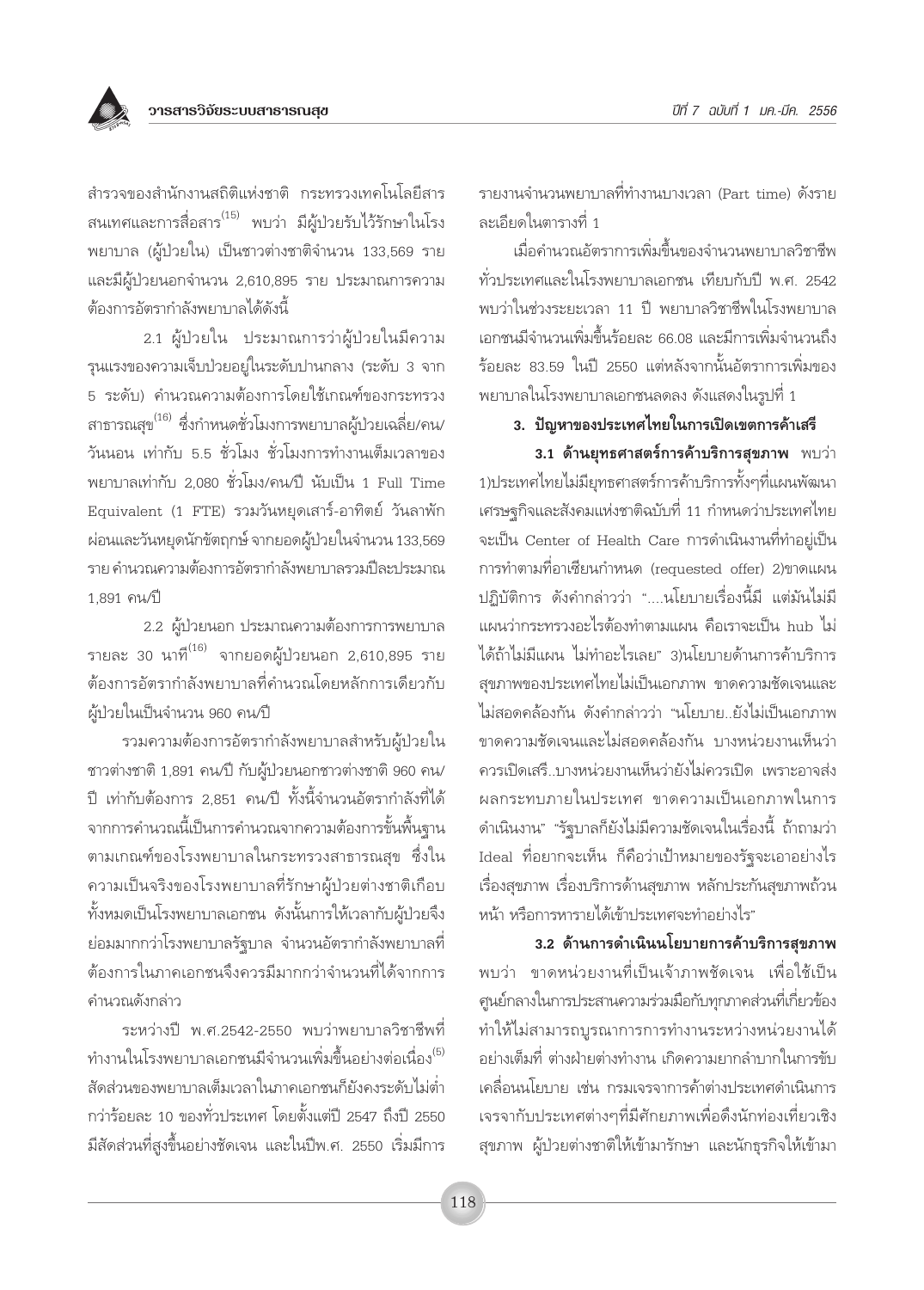| พยาบาล                      | ปี พ.ศ.        |         |         |         |         |         |         |         |         |         |         |
|-----------------------------|----------------|---------|---------|---------|---------|---------|---------|---------|---------|---------|---------|
|                             | 2542           | 2543    | 2544    | 2545    | 2547    | 2548    | 2549    | 2550    | 2551    | 2552    | 2553    |
| $RN5$ .W.IONVH              | 8,244          | 8,909   | 9,871   | 9,702   | 10,410  | 12,378  | 13,320  | 15,135  | 12,189  | 10,689  | 13,692  |
| RN ทั่วประเทศ               | 68,008         | 70,978  | 78,182  | 85,392  | 95,834  | 101,465 | 101,143 | 105,398 | 109,797 | 101,760 | 120,012 |
| ร้อยละ RN ในร.พ.เอกชน       | 12.12          | 12.55   | 12.63   | 11.36   | 10.86   | 12.2    | 13.17   | 14.36   | 11.10   | 10.50   | 11.41   |
| อัตราเพิ่ม RN ทั่วประเทศ*   |                | 4.37    | 14.96   | 25.56   | 40.92   | 49.2    | 48.72   | 54.98   | 61.45   | 49.63   | 76.47   |
| อัตราเพิ่ม RNร.พ.เอกชน*     |                | 8.07    | 19.74   | 17.68   | 26.27   | 50.15   | 61.57   | 83.59   | 47.85   | 29.66   | 66.08   |
| RN บางเวลา (Part time)      | ไม่มีการรายงาน |         |         |         |         |         |         | 8,660   | 5,920   | 5,765   | 6,089   |
| พยาบาลเทคนิค(TN)<br>ทั้งหมด | 31,543         | 29,465  | 29,859  | 28,015  | 20,268  | 15,908  | 12,882  | 13,146  | 9,369   | 8,270   | 9,228   |
| $RN+TN$                     | 99,551         | 100,443 | 108,041 | 113,407 | 116,102 | 117,373 | 114,025 | 118,544 | 119,166 | 110,030 | 129,240 |

 $\bm{\eta}$ ารางที่ 1 จำนวนพยาบาลในโรงพยาบาลเอกชนและจำนวนรวมทั่วประเทศ ระหว่าง พ.ศ.2542-2553

 $RN = W$ ยาบาลวิชาชีพ. TN = พยาบาลเทคนิค \*เปรียบเทียบกับปี พ.ศ.2542

(แหล่งข้อมูล: กระทรวงสาธารณสุข, 2555)



*รูปที่ 1* เปรียบเทียบอัตราการเพิ่มของจำนวนพยาบาลทั่วประเทศ กับภาคเอกชน ระหว่างปี พ.ศ. 2543-2550

ิลงทุนในไทย แต่ภายในประเทศขาดบุคลากรด้านการแพทย์ สถาบันที่ผลิตบุคลากรไม่ได้รับนโยบายการผลิตเพิ่มจาก หน่วยงานที่กำกับดูแลทั้งที่มีรายงานและสถานการณ์ที่ชี้ให้ เห็นถึงความต้องการบุคลากรที่เพิ่มขึ้น ดังคำกล่าวว่า "นโยบายบริการสุขภาพของประเทศไทยยังไม่ชัดเจนและไม่ สอดคล้องกัน" และ"ควรจะมีเจ้าภาพที่ชัดเจนว่าใคร หน่วย งานใดจะเป็นศูนย์กลางเรื่องบริการสุขภาพของไทย ที่จะ รวบรวมข้อมูล เวลาหน่วยงานอื่นๆจะดำเนินการ...จะได้ขอ ข้อมลหรือให้แนวทางได้ ว่าจะให้ไปทางไหน ใครรับผิดชอบ ้อะไรบ้าง เรื่องนี้ต้องติดต่อใคร ใครเป็นคนตัดสินใจ "

**3.3 ด้านการผลิตพยาบาล** พบว่า*มี*แผนการผลิตที่ ไม่เหมาะสม และสถานศึกษาที่มีคุณภาพมีจำนวนจำกัด การ ผลิตบุคลากรด้านการแพทย์ของไทยมีศักยภาพสูง สถาบัน การศึกษาพยาบาลของรัฐเกือบทั้งหมดจะผลิตพยาบาลตาม กรอบอัตรากำลังในภาครัฐ หรือผลิตตามกรอบอัตรากำลังของ หน่วยงานของตนเอง ไม่ได้วางแผนผลิตเผื่อสำหรับการ ทดแทนพยาบาลที่ออกไปอยู่ภาคเอกชนหรือเลิกประกอบ อาชีพพยาบาลหรือเกษียณอายุการทำงานจากยุค Baby boomer <sup>(5)</sup> ดังคำกล่าวว่า "....แผนพัฒนาเศรษฐกิจและ ้สังคมฉบับที่ 11 กำหนดว่าประเทศไทยจะเป็น Center ของ Health Care…แพทย์หรือพยาบาลที่ผลิตออกมาจากประเทศ ์นี้ เป็นที่ยอมรับมีคุณภาพมาตรฐาน เพราะฉะนั้นถ้าภาครัฐ สร้างไม่ไหว ภาครัฐต้องปล่อยให้เอกชนเริ่มสร้าง.... วันนี้รัฐ ้ควรเป็นผู้กำกับดูแลมากกว่าที่จะลงไปปฏิบัติสิ่งเหล่านี้ เรา ้ต้องเปลี่ยนรูปแบบ มหาวิทยาลัยไม่ควรที่จะคิดทำคนเดียว มหิดล รามา จุฬา ต้องหา partner สถาบันการศึกษาท่านคุม มาตรฐาน คุมหลักสูตร แล้วท่านให้เขา (เอกชน) ผลิต และ เมื่อเขาผลิตแล้ว ได้ตรงนั้น คุณก็ไม่ต้องกังวลว่าคุณจะไม่มี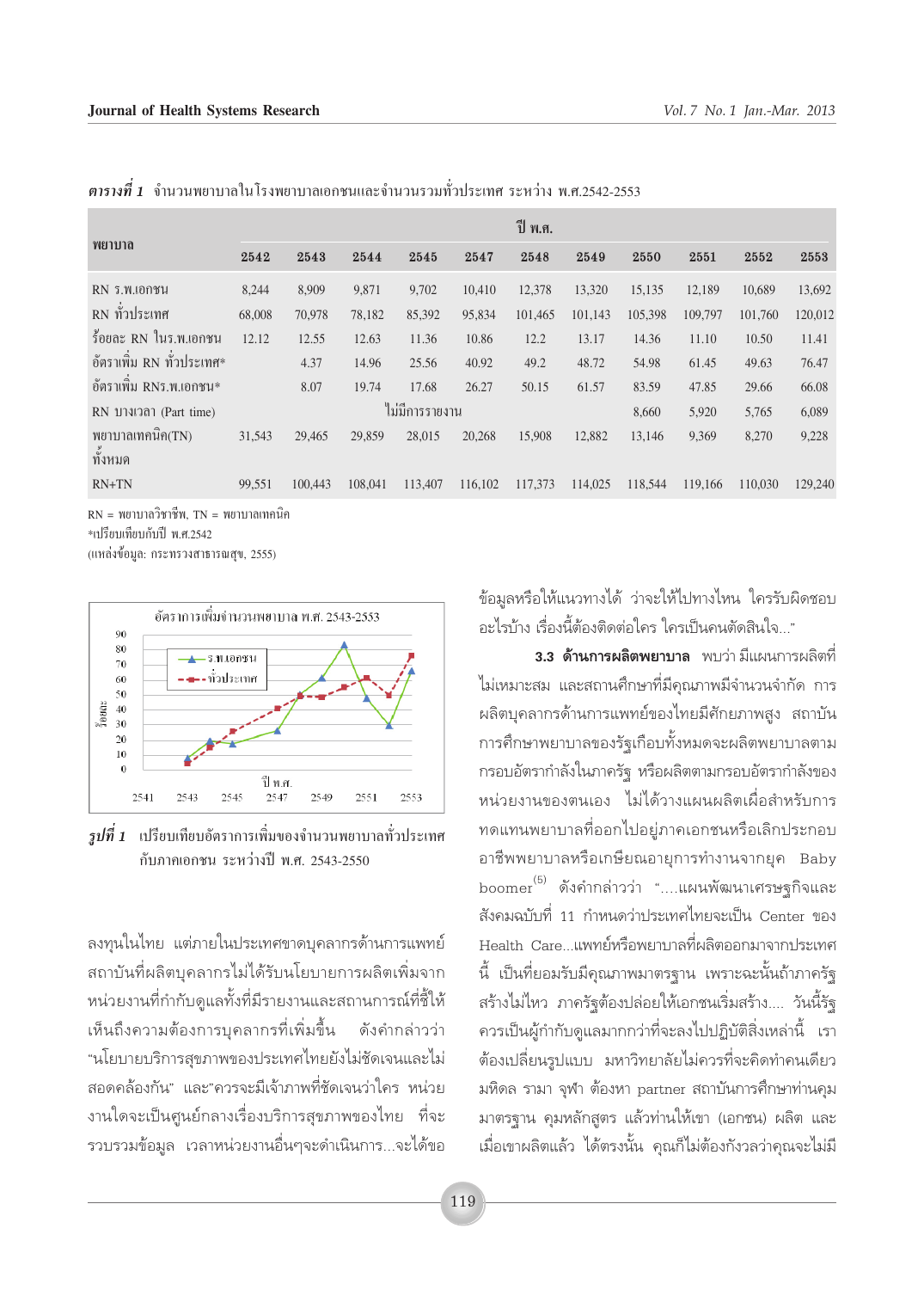แพทย์เพียงพอหรือพยาบาลไม่เพียงพอสำหรับภูมิภาคต่างๆ"

้อย่างไรก็ตามสถานศึกษาที่มีคุณภาพมีความจำกัดใน ้การผลิตพยาบาล เนื่องจากประเทศไทยมีการควบคมคณภาพ โดยองค์กรวิชาชีพอย่างเข้มงวดจึงไม่สามารถผลิตตามที่ตลาด ต้องการได้อย่างรวดเร็ว เพราะการศึกษาที่มีคุณภาพ มาตรฐานจำเป็นต้องมีอาจารย์ที่มีคุณสมบัติเหมาะสม มี สัดส่วนอาจารย์ต่อนักศึกษาเป็นไปตามข้อกำหนด โดยใน สาขาการพยาบาลนั้น การฝึกภาคปภิบัติต้องมีจำนวนอาจารย์ ต่อนักศึกษาไม่น้อยกว่า 1:8 มีแหล่งฝึกปฏิบัติที่มีคุณภาพ มี แหล่งข้อมูลสำหรับศึกษาค้นคว้าอย่างเพียงพอ เป็นต้น และ ในปัจจุบันอาจารย์พยาบาลมีความขาดแคลนอย่างมาก การ ประกาศรับสมัครอาจารย์พยาบาลมีผู้มาสมัครน้อยมาก เนื่องจากฝ่ายบริการมีการเพิ่มแรงจูงใจให้สูงขึ้นอย่างต่อเนื่อง ้ทั้งเรื่องเงินและสวัสดิการ เพื่อดึงดูดให้มีพยาบาลเพียงพอต่อ การให้บริการ สถาบันการศึกษาพยาบาลศาสตร์บางแห่งต้อง ใช้กลยุทธ์การคัดพยาบาลจบใหม่และจูงใจโดยการให้ทุนเรียน ระดับปริญญาโทและปริญญาเอก ซึ่งต้องใช้เวลานานและใช้ ทรัพยากรจำนวนมากกว่าจะได้อาจารย์มาทดแทน ดังคำกล่าวว่า "ภาคเอกชนเขาจะชอบคิดในเรื่องการผลิตเพิ่มแต่เขาไม่เข้าใจ โลจิก (logic) ว่าทำไมผลิตเพิ่มไม่ได้ เขาไม่ได้นึกถึงว่า facilitv ของโรงเรียนไม่พอ ไม่ใช่ว่าอยากสอนนักเรียนห้าพันคนก็ สอนได้"

3.4 ด้านข้อมูลเชิงประจักษ์ พบว่า ประเทศไทยยัง ขาดแคลนการศึกษาปัญหาและผลกระทบจากการเปิดการค้าเสรี เพื่อการพิจารณาประโยชน์โดยรวมของประเทศไทยที่ได้รับ จากการค้าบริการสุขภาพ ประโยชน์ที่เกิดจากธุรกิจต่างๆที่ เกี่ยวข้อง การสร้างงานแก่ประชาชน และผลกระทบทั้งด้าน บวกและลบต่อการให้บริการสุขภาพแก่ประชาชน รวมทั้งยัง ขาดการวิเคราะห์ SWOT อย่างครบถ้วนครอบคลุม เพื่อนำมา กำหนดวิสัยทัศน์ กำหนดตำแหน่ง (position) ด้านบริการ ทางการแพทย์ของประเทศไทยให้ชัดเจนในตลาดโลก และ ดำเนินการขับเคลื่อนโดยกำหนดแผนยุทธศาสตร์และการ ้พัฒนาประเทศให้สอดคล้องกันในทุกภาคส่วนที่เกี่ยวข้อง ดัง ้คำกล่าวว่า "เราไม่รู้เลยว่ามันมีปัญหาจริงหรือไม่จริง แล้ว ้ปัญหาอยู่ที่ระดับไหนเพราะเราไม่มีข้อมูลยังไม่เคยมีการ เปรียบเทียบข้อมูลการเข้าถึงบริการสุขภาพที่เป็นผลกระทบ จากการค้าระหว่างบระเทศ"

3.5 ด้านกฎหมาย กฎระเบียบ และเงื่อนไขต่างๆ พบว่า การเข้ามาประกอบธุรกิจและการให้บริการของผู้ให้ บริการต่างชาติถูกจำกัด จากการศึกษารายละเอียดและขอบ เขตตามที่กฎหมายกำหนด พบว่า กฎหมาย กฎระเบียบและ เงื่อนไขต่างๆของประเทศไทยและประเทศสมาชิกอาเซียน หลายประการเป็นอุปสรรคต่อการเข้ามาประกอบธุรกิจและ การให้บริการของผู้ให้บริการต่างชาติ รวมทั้งกฎหมายเข้าเมือง ์ที่ยังไม่ได้รับการปรับปรุงให้ทันต่อการเปลี่ยนแปลง เพื่อให้ ้บรรลุเป้าหมายการเปิดตลาดการค้าเสรีในปี 2558 ตั้งแต่การ ิลงทุน ซึ่งยังจำกัดอยู่ที่ไม่เกินร้อยละ 49 เปิดบริการได้เฉพาะ เป็นหน่วยย่อยในโรงพยาบาล และทำได้ไม่เกิน 1 แห่ง ดังคำ กล่าวว่า "...การเปิดเสรีคือการให้ต่างประเทศถือหุ้นเกินกึ่งหนึ่ง ซึ่งทุกประเทศเปิดหมดแล้วยกเว้นไทยประเทศเดียวที่ยังคงไว้ที่ 49%...." ในการเข้ามาประกอบวิชาชีพสภาการพยาบาลกำหนด ให้สอบใบประกอบวิชาชีพเป็นภาษาไทย มีความไม่สะดวกใน การสอบใบประกอบวิชาชีพ<sup>(17)</sup> รวมทั้งปัญหาเรื่องระเบียบการ ขอวี่ต่า

3.6 ด้านภาษาต่างประเทศ พบว่า บุคลากรด้าน สุขภาพยังมีความเชี่ยวชาญด้านภาษาต่างประเทศน้อย ไม่ ้พร้อมต่อการเปิดเสรีการค้าบริการสุขภาพ มีความขาดแคลน บุคลากรทางการแพทย์ที่มีศักยภาพในการให้บริการชาวต่าง ประเทศ ทำให้ประเทศคู่แข่งที่มีศักยภาพต่างชาติแย่งตลาดที่ จะมาใช้บริการทางสุขภาพไปได้ เช่น สิงคโปร์ มาเลเซีย อินเดีย นอกจากนั้นไทยยังเสียเปรียบคนต่างชาติตามขอบชายแดน ที่ ้พูดภาษาไทยได้ ดังคำกล่าวว่า.. "ประเทศเราสิ่งที่อ่อนแอ คือ ภาษา คนของเราภาษาอังกฤษก็ไม่เก่ง ภาษาเพื่อนบ้านก็ไม่เป็น ภาษาจีนก็ไม่เป็น"

4. ผลกระทบของการเปิดเขตการค้าเสรีต่อกำลังคน ทางการพยาบาล

#### 4.1 ต่อคนในชาติ

4.1.1 ผลกระทบด้านลบ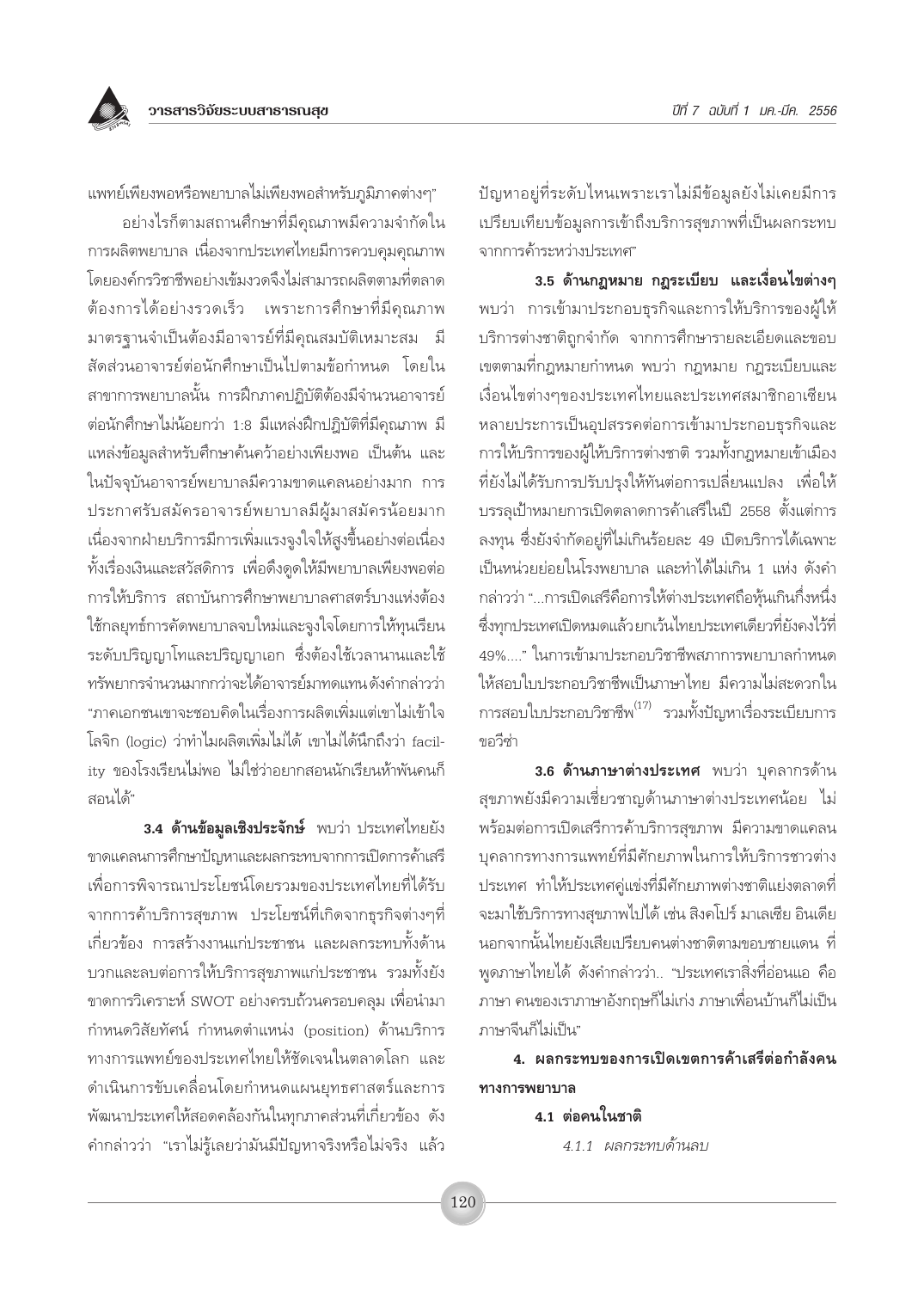เสียทั้งจรรยาบรรณวิชาชีพ กลายเป็นเรื่องเชิงพาณิชย์ ความ ิศรัทธาและความเชื่อมั่นมีต่อวงการแพทย์ลดลง การฟ้องร้อง เพิ่มขึ้นเพิ่มความไม่ไว้วางใจและความไม่พอใจให้แก่ประชาชน" 4.1.2 ผลกระทบด้านบวก

1) สถานพยาบาลมีมาตรฐานการบริการไปสู่ **สากลมากขึ้น** จากความต้องการที่เพิ่มขึ้นของผู้ใช้บริการทำให้ ิสถานพยาบาลส่วนหนึ่งพัฒนามาตรจานไปสู่ระดับสากลมากขึ้น โดยเฉพาะความก้าวหน้าทางเทคโนโลยี ผู้ป่วยชาวไทยมี โอกาสได้รับบริการที่มีคุณภาพมาตรจานเพิ่มขึ้น

2) สร้างรายได้และสร้างอาชีพให้แก่ธุรกิจบริการ **ในสาขาสุขภาพและสาขาที่เกี่ยวข้องมากขึ้น**ทำให้รายได้ของ ประเทศ และจำนวนผู้มีงานทำมากขึ้น

3) เพิ่มจำนวนและขนาดการบริการ ผู้ใช้บริการ ที่สามารถจ่ายเองมีสถานพยาบาลรองรับมากขึ้นไม่ต้องแย่งกับ กลุ่มผู้ป่วยทั่วไป

#### 4.2 ต่อคนต่างชาติ

4.2.1 ผลกระทบด้านลบ คือ อุปสรรคทางตรง และทางอ้อมในการเลือกปฏิบัติต่อผู้ให้บริการต่างด้าว (Direct and Indirect facially discriminatory barriers to trade in services) อุปสรรคทางตรงเช่น ห้ามแพทย์ พยาบาล ต่างด้าวให้บริการในประเทศไทย อนุญาตให้ดูแลผู้ป่วยเฉพาะ รายของประเทศนั้นที่อยู่ในประเทศไทยและห้ามรักษาผู้ป่วยอื่น อุปสรรคทางอ้อม เช่น การประกอบวิชาชีพแพทย์ พยาบาล จะต้องสอบวัดความรู้เพื่อขึ้นทะเบียนใบอนุญาตประกอบ วิชาชีพของประเทศไทยทุกคนโดยให้สอบภาษาไทย การจำกัด โควตาจำนวนคนต่างด้าวที่จะเข้ามาในประเทศ การจำกัด ขนาดการลงทุน และการจำกัดสัดส่วนการถือหุ้นไม่เกิน 49%

4.2.2 ผลกระทบด้านบวก ได้รับความสะดวก ในการเดินทางและการผ่านแดนมากขึ้น สามารถเข้ามารับ บริการสุขภาพที่มีคุณภาพในไทยซึ่งมีราคาไม่แพงเมื่อเทียบ ้กับประเทศอื่นที่มีคุณภาพไกล้เคียงกัน คนต่างชาติมีโอกาส เข้ามาทำงานในประเทศไทยมากขึ้นจากค่าแรงที่สงกว่าและผ่าน แดนสะดวก จากปัญหาความขาดแคลนพยาบาลอาจผลักดัน ให้มีการรับบุคลากรทางการพยาบาลจากต่างชาติมากขึ้นโดย

1) เกิดความขาดแคลนบุคลากรทางการแพทย์ การเติบโตของธุรกิจสุขภาพในโรงพยาบาลเอกชนทำให้มีความ ้ต้องการอัตรากำลังพยาบาลเพิ่มขึ้นมาก มีการเคลื่อนย้าย บุคลากรจากภาครัฐสู่ภาคเอกชน ผู้ให้บริการในภาครัฐมีไม่ เพียงพอกับความต้องการอันเนื่องมาจากสมองไหล กระทบ ต่อการเข้าถึงบริการที่มีคุณภาพของคนไทย และความ ขาดแคลนบุคลากรที่ใช้ร่วมกันระหว่างภาครัฐและเอกชนอาจ ส่งผลกระทบต่อค่ารักษาพยาบาลให้เพิ่มสูงขึ้นได้

2) มีโอกาสเสียบุคลากรทางการแพทย์ไทยที่มี ความเชี่ยวชาญและมีคุณภาพให้กับประเทศอื่น ประเทศไทย ้มีระบบการศึกษาที่เข้มแข็ง สามารถผลิตบุคลากรทางการ แพทย์ที่มีคุณภาพดีได้รับการยอมรับจากประเทศอื่นๆ ซึ่งใน หลายประเทศในภูมิภาคอาเซียนยังไม่สามารถทำได้ ดังคำ กล่าวว่า "competency เขาเหมือน PN เราก็พยายามผลักดัน ให้เป็น Professional..." หลายประเทศยังไม่สามารถควบคุม ้คุณภาพการศึกษา หลักสูตรยังไม่มีมาตรฐาน ระยะเวลาที่ เรียนและเนื้อหาที่สอนแต่ละประเทศไม่เท่ากัน หลายประเทศ ยังไม่มีองค์กรวิชาชีพควบคุมดูแล ทำให้คุณภาพของผู้สำเร็จ การศึกษาจากแต่ละประเทศแตกต่างกันมาก ไม่สามารถทด แทนกันได้ ประกอบกับปัจจุบันบุคลากรทางการแพทย์ไทย เริ่มมีแนวโน้มในการย้ายไปทำงานให้กับประเทศผู้ให้บริการ ทางสุขภาพที่เป็นคู่แข่งเช่น สิงคโปร์ มาเลเซีย ดังคำกล่าวว่า "สิ่งที่จะเปลี่ยนแปลงมากที่สุดคือ บุคลากรทางการแพทย์ เมื่อ เข้าออกได้เสรีก็อาจจะมีบุคลากรส่วนหนึ่งไหลไปทำงานในที่ที่ ้ตัวเองคิดว่าดีกว่า" เนื่องจากได้ค่าตอบแทนดีกว่าและมี คุณภาพชีวิตที่ดี และประเทศคู่แข่งเป็นประเทศที่อยู่ใกล้ใช้ เวลาในการเดินทางไม่มาก อีกทั้งคนไทยมีคุณลักษณะของจิต บริการ (Service mind) ความมีไมตรีจิต (hospitality) จึง เป็นที่ต้องการในอาเซียน

3) ความเชื่อมั่นและศรัทธาในวิชาชีพลดลง เพราะมีการให้บริการเชิงพาณิชย์มากขึ้น ดังคำกล่าวว่า "ถ้าผู้ ให้บริการสุขภาพใช้ความรู้ให้เป็นประโยชน์ในการเยี่ยวยา ้เพื่อนมนุษย์ ทำเพื่อดูแลรักษาสุขภาพ ก็ถือเป็นสิ่งที่ดีใน สังคมไทย แต่ถ้าใช้คำว่าการค้าจะเกิดความเสียหาย เสียทั้งคน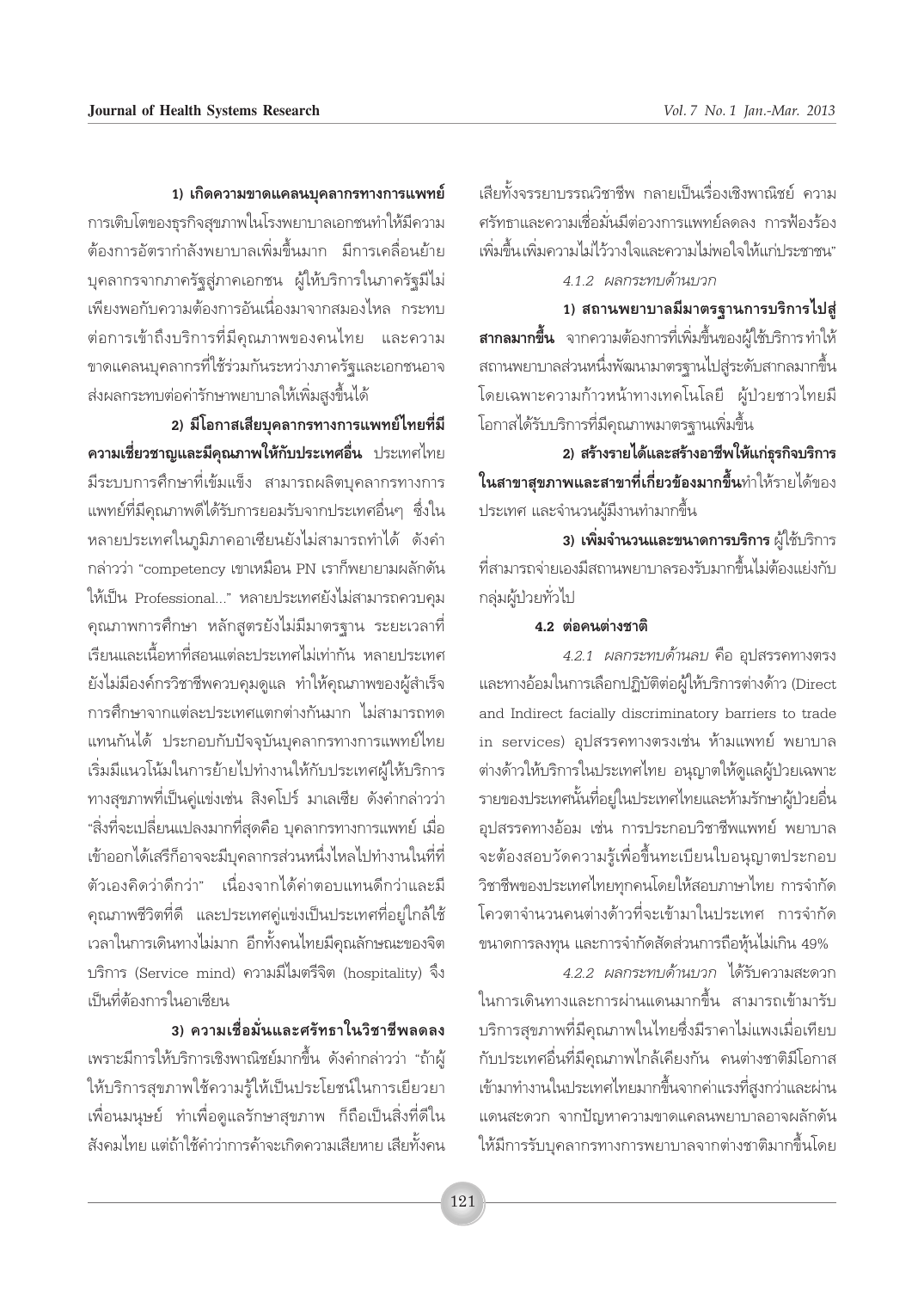มีวิกฤติทางการเมืองซึ่งส่งผลกระทบต่อการเข้ามาของผู้ป่วยต่าง ชาติ<sup>(18)</sup> การเติบโตของการให้บริการสุขภาพที่ส่งผลกระทบต่อ ิความขาดแคลนบคลากรทางการแพทย์มีสาเหตมาจากการที่ ประเทศไทยไม่มียุทธศาสตร์ด้านบริการสุขภาพ ขาดแผน ปฏิบัติการ ไม่มีหน่วยงานเจ้าภาพที่ชัดเจน ขาดศูนย์กลางการ ตัดสินใจเชิงยุทธศาสตร์ ทำให้การทำงานของหน่วยงานต่างๆ ไม่สอดคล้องกัน การประกาศเป็น Health care hub เป็น นโยบายที่ขาดการเตรียมการและเชื่อมโยงกับหน่วยงานที่ เกี่ยวข้อง เมื่อกรมเจรจาการค้าต่างประเทศเจรจาเพื่อดึงลูกค้า ต่างชาติเข้ามารักษาและลงทุน ไทยไม่ได้เตรียมบุคลากรและ กฏระเบียบต่างๆเพื่อรองรับ การบรรลุนโยบาย Health care hub จำเป็นต้องผลิตบุคลากรเพิ่มในกลุ่มใดบ้าง จำนวนเท่าใด ใครเป็นผู้ผลิต ภาคเอกชนต้องมีส่วนร่วมรับผิดชอบอย่างไร กระทรวงศึกษาธิการควรวางแผนอย่างไร จัดสรรงบประมาณ เพื่อดำเนินการอย่างไร กระทรวงสาธารณสุขได้รับผลกระทบ อะไรบ้าง จะแก้ปัญหาอย่างไรแก่ประชาชนไทยในการรับ บริการสุขภาพที่มีคุณภาพและทั่วถึง รายได้และชื่อเสียงของ ประเทศคุ้มค่ากับการลงทุนและผลกระทบที่เกิดขึ้นกับ <u> 1 |ระชาชนหรือไม่</u>

้อย่างไรก็ตาม ปัญหาความขาดแคลนบุคลากรทางการ แพทย์นี้อาจเป็นปัญหาที่มีอยู่แล้ว แม้จะไม่ได้มีการเปิดการค้า เสรี ดังนั้นถ้ามีการขยายตัวของโรงพยาบาลเอกชนหรือมีผู้ใช้ ้<br>บริการสุขภาพมากขึ้นจะทำให้ความรุนแรงของปัญหาด้าน กำลังคนเพิ่มขึ้น ดังคำกล่าวว่า "...พยาบาลต้องผลิตเพิ่ม ้แน่นอนเพราะปัจจุบันก็ขาดแคลนอยู่แล้ว" และ ".... มันขึ้น ้อยู่กับว่าผลิตไปแล้วมันเพียงพอไหม" ซึ่งสาเหตุความขาด ้แคลนเดิมเกิดเนื่องมาจาก ภาครัฐไม่ได้วางแผนผลิตเผื่อ สำหรับการทดแทนพยาบาลที่ออกไปอยู่ภาคเอกชนหรือเลิก ประกอบอาชีพพยาบาลหรือเกษียณอายุการทำงานจากยุค Baby boomer <sup>(5)</sup> ไม่ได้กำหนดกรอบอัตรากำลังไว้รองรับให้เพียงพอ ต่อความต้องการที่แท้จริง โดยกรอบอัตรากำลังของพยาบาล ถูกยุบไปในช่วงที่ต้องการจำกัดจำนวนข้าราชการและไม่ได้รับ อัตราคืนกลับมาแต่จะบรรจุในตำแหน่งของพนักงานของรัฐ และลูกจ้างชั่วคราว ทำให้โรงพยาบาลรัฐไม่มีกรอบอัตรา

้เฉพาะกลุ่มโรงพยาบาลเอกชน ซึ่งอาจไม่ใช่แรงงานมีฝีมือแต่ อาจเป็นระดับต่ำกว่าพยาบาลวิชาชีพในการช่วยงานการพยาบาล

## สรปและอภิปรายผล

การให้บริการสุขภาพแก่ชาวต่างชาติของประเทศไทยมีการ ขยายตัวอย่างรวดเร็วในระยะสิบปีเศษที่ผ่านมาโดยไทยเป็นผู้ ให้บริการอันดับหนึ่ง มีส่วนแบ่งตลาดประมาณ 70% ของ ภูมิภาคเนื่องจากไทยสามารถให้บริการที่มีคุณภาพดีในราคาที่ ิสมเหตุสมผล บุคลากรมีศักยภาพและความเชี่ยวชาญสูง นอกจากนั้นไทยยังมีความเหมาะสมที่จะเป็น Health care hub เนื่องจากเป็นประเทศเปิด อยู่ในทำเลที่ดี เป็นศูนย์กลางการ เดินทาง มีโรงพยาบาลเอกชนรองรับจำนวนมาก มีแหล่งท่อง เที่ยว บุคลิกของคนไทยมีความเป็นมิตรและมีน้ำใจ ส่งผลให้ โรงพยาบาลเอกชนขนาดใหญ่มีรายได้เพิ่มขึ้นอย่างต่อเนื่อง ิสอดคล้องกับการศึกษาของอัญชนา และคณะ<sup>(18)</sup> ที่พบว่าในปี 2551 ไทยจะมีรายได้จากผู้ป่วยต่างชาติประมาณ 46,000-52,000 ้ล้านบาท และเพิ่มเป็น 59,000-110,000 ล้านบาทในปี 2555 ซึ่งกรมเจรจาการค้าระหว่างประเทศ<sup>(13)</sup> รายงานตรงกันว่าในปี 2550 ไทยมีรายได้ 46,000 ล้านบาทจากผู้ป่วยต่างชาติ

ในขณะที่การให้บริการสุขภาพแก่ชาวต่างชาติมีการขยาย ตัวเพิ่มขึ้น โรงพยาบาลเอกชนก็มีความต้องการบุคลากร ทางการแพทย์เพิ่มขึ้นเช่นกัน ประมาณการว่าในปี 2550 ซึ่งมี ผู้ป่วยต่างชาติเป็นผู้ป่วยใน 133,569 คน ผู้ป่วยนอก 2,610,895 ี ราย ต้องการพยาบาลทั้งหมด 2.851 คน สอดคล้องกับการ ้สำรวจทรัพยากรสุขภาพของททท.ที่พบว่า ในปี พ.ศ.2550 มี พยาบาลวิชาชีพ 16,496 คน พยาบาลเทคนิค 436 คน ทำงาน ้เต็มเวลาในสถานพยาบาลเอกชน<sup>(19)</sup> ใกล้เคียงกับจำนวน พยาบาลวิชาชีพ 15,135 คน ที่รายงานโดยกระทรวงสาธารณสุข<sup>(5)</sup> ดังนั้นผู้ป่วยต่างชาติใช้ส่วนแบ่งบุคลากรพยาบาลประมาณ ร้อยละ 15-20 ของพยาบาลในภาคเอกชน

จากข้อมูลในตารางที่ 1 แสดงให้เห็นว่าแม้อัตรากำลัง ้ พยาบาลวิชาชีพในปัจจุบันมีจำนวนเพิ่มขึ้นทุกปีแต่ยังไม่เพียง ้พอต่อความต้องการ เนื่องจากการขยายตัวของความต้องการ ในภาคเอกชนมีเพิ่มสูงขึ้นอย่างรวดเร็ว (รูปที่ 1) ยกเว้นช่วงที่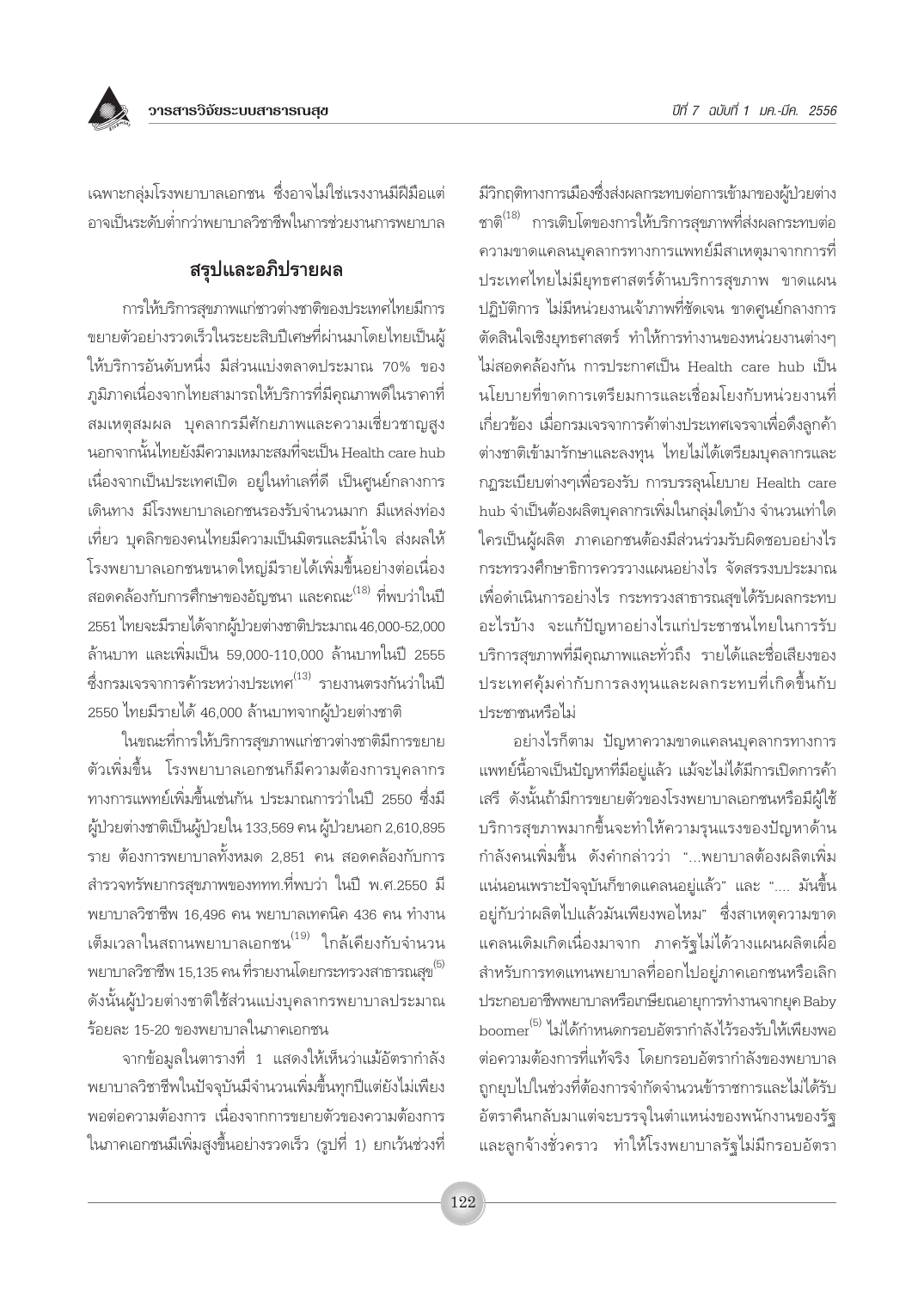ข้าราชการจำนวนมากพอที่จะบรรจุพยาบาลจบใหม่ ทั้งๆที่โรง พยาบาลเหล่านี้ต้องการพยาบาลเพิ่ม จึงไม่มีแรงจูงใจให้ พยาบาลอยากเข้าทำงานภาครัฐ ดังจะเห็นได้ว่าในปี 2555 รัฐ ์ต้องจ้างพยาบาลเป็นลูกจ้างชั่วคราวถึง 17,000 คน แทนการ บรรจุเข้ารับราชการทำให้เกิดการประท้วงขึ้นหลายครั้ง และ ้พยาบาลจำนวนมากเลือกที่จะไม่ทำงานกับโรงพยาบาลรัฐต่อ  $y_{9}^{(20)}$ 

้ด้านการสูญเสียพยาบาลไปยังประเทศคู่แข่ง การเปิด การค้าเสรีในปี 2558 อาจไม่ส่งผลกระทบมากนักเพราะรายได้ ของพยาบาลไทยในปัจจุบันแม้ว่าจะไม่สูงเท่ากับประเทศคู่แข่ง ้เช่นสิงคโปร์ แต่โรงพยาบาลเอกชนหลายแห่งสามารถให้ค่า ตอบแทนที่ดี มีการเพิ่มเงินเดือน สวัสดิการและเงินอื่นๆเพื่อ ดึงดูดพยาบาลให้เข้าทำงานเนื่องจากมีความต้องการเพิ่มมาก ขึ้นโดยเฉพาะพยาบาลในกลุ่มที่มีความเชี่ยวชาญสูง ทำให้ ิพยาบาลที่อยู่ในโรงพยาบาลของรัฐลาออกภายหลังใช้ทุนหมด หรือภายหลังพัฒนาตนเอง ทำงานฝึกประสบการณ์จน เชี่ยวชาญแล้วออกไปทำงานภาคเอกชน จึงน่าจะเป็นปัญหา การไหลของพยาบาลจากภาครัฐไปเอกชนภายในประเทศเป็น หลัก สิ่งที่อาจเป็นปัญหาจากการเปิดการค้าเสรีคือการเข้ามา ทำงานของพยาบาลต่างชาติที่จบจากสถาบันที่หลักสูตรและ ้คุณภาพการศึกษายังไม่สามารถเทียบเคียงกับมาตรฐานการ ศึกษาที่ดีมีการควบคุมคุณภาพอย่างเข้มงวดในประเทศไทยได้ แต่โรงพยาบาลเอกชนอาจจำเป็นต้องรับเข้ามาเพื่อลดความ ขาดแคลน ซึ่งพยาบาลเหล่านี้อาจไม่นับเป็นแรงงานฝีมือ เนื่องจากมีปัญหาต้องสอบวัดความรู้เพื่อขึ้นทะเบียนใบ อนุญาตประกอบวิชาชีพเป็นภาษาไทย โรงพยาบาลและองค์กร วิชาชีพจึงต้องควบคุมคุณภาพการปฏิบัติงานของพยาบาลต่าง ชาติกลุ่มนี้ให้ดีเพื่อสามารถคงคุณภาพการบริการที่ดีไว้ได้

#### ข้อเสนอแนะเชิงนโยบายและยุทธศาสตร์

1. กำหนดหน่วยงาน/เจ้าภาพที่รับผิดชอบโดยตรงใน การเปิดการค้าเสรีด้านบริการสุขภาพ รัฐบาลต้องวิเคราะห์ ประเทศไทยให้ครอบคลุมเป็นระยะๆ และตัดสินใจให้ชัดเจน ว่าจะผลักดันยุทธศาสตร์ให้ประเทศไทยเป็นศูนย์กลางสุขภาพ นานาชาติ (A World Class Healthcare Provider/ Health Care Hub / Medical Hub) มีการทำงานแบบบูรณาการร่วม ้กับภาคธุรกิจและพัฒนาแนวคิดใหม่ในการแก้ปัญหา และมี การใช้ทรัพยากรร่วมกัน เช่น การใช้เตียงว่างในโรงพยาบาล เอกชน การเปิดให้มีการจ้างหรือแลกเปลี่ยนบุคลากรร่วมกัน ระหว่างรัฐและเอกชน

2. กำหนดแผนปฏิบัติการ (action plan) ที่ชัดเจน ทำให้สามารถดำเนินการเชิงรุกตามนโยบายและภารกิจอย่าง สอดคล้องกันทั้งระบบ เช่น กำหนดให้สถาบันการศึกษาเพิ่ม การผลิตบุคลากรด้านสุขภาพที่ครอบคลุมทั้งภาครัฐและ เอกชนที่มีทักษะด้านภาษาต่างชาติ เพื่อผลักดันนโยบายการ เป็นศูนย์กลางสุขภาพนานาชาติ ปรับเปลี่ยนนโยบาย การ ดำเนินการด้านกฏหมายเข้าเมืองให้เอื้อต่อการเข้ามารับบริการ ของผู้ป่วยต่างชาติ สนับสนุนการลงทุนของนักลงทุนชาวไทย ในต่างประเทศ เป็นต้น

่ 3 ประเมินความต้องการด้านกำลังคนทางการพยาบาล ในระยะยาว และศึกษาความสามารถของสถาบันการศึกษา **ในการผลิตพยาบาล** เพื่อเตรียมการผลิตให้เหมาะสมและ สอดคล้องกับความต้องการของประเทศทั้งระบบ ซึ่งถือ เป็นการแก้จุดอ่อน (Weakness) ของความขาดแคลนอัตรากำลัง เพราะประเทศไทยมีบุคลากรด้านการรักษาพยาบาลที่มี ์ศักยภาพสูงและสมบูรณ์ทั้งระบบ ตั้งแต่การศึกษา การบริการ และโครงสร้างทางกายภาพ (Strength) และบุคลากรของ ประเทศไทยมีคุณสมบัติและวัฒนธรรมที่โดดเด่น มี hospitality ที่ต่างชาติต้องการ

4. ประเมินต้นทุนการผลิตพยาบาลทั้งทางตรงและทาง **อ้อม** เพื่อนำข้อมูลที่ได้มาใช้ประเมินประโยชน์ที่ได้และผลเสีย ที่เกิดแก่ประเทศไทยเมื่อมีการเปิดการค้าเสรี

5. สนับสนุนภาคเอกชนให้มีส่วนรับผิดชอบหรือมีส่วน **ร่วมในการผลิตบุคลากรด้านสุขภาพ** โดยดูแลให้มีระบบการ ควบคุมมาตรฐานที่ดี เพื่อให้เกิดความเป็นธรรม เพราะภาค เอกชนมีความต้องการบุคลากรจำนวนมาก จึงควรจ่ายเงิน ชดเชยแก่รัฐตามสัดส่วนที่กำหนด ฯลฯ

6. จัดให้มีหน่วยงาน/ผู้รับผิดชอบในการประเมินความ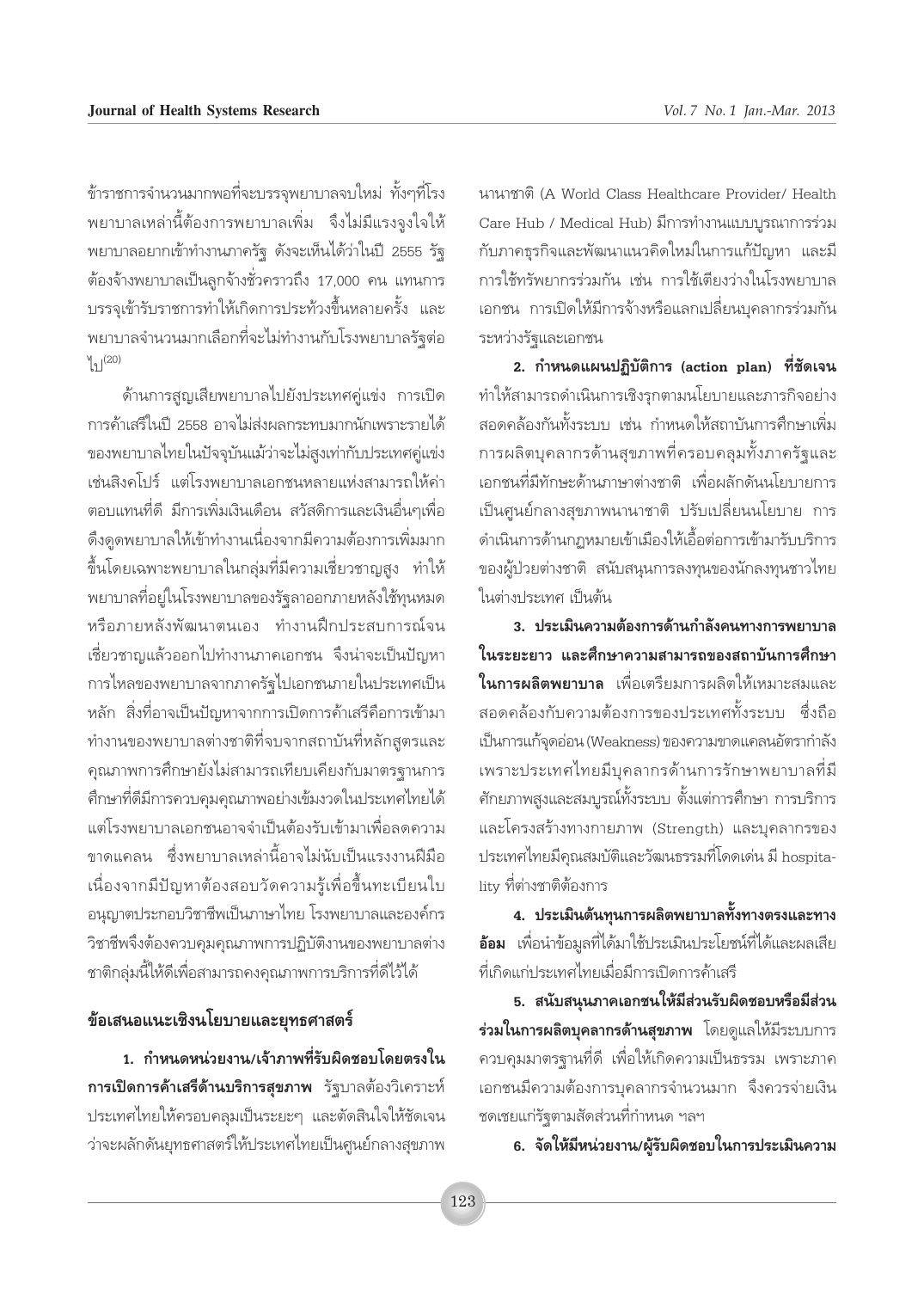**สมดุลและความเป็นธรรมของการบริการสุขภาพ** เพื่อสร้าง หลักประกันให้ประชาชนคนไทยสามารถเข้าถึงบริการสุขภาพ ได้อย่างทั่วถึงและเท่าเทียม และได้รับบริการที่มีคุณภาพ ตาม พระราชบัญญัติหลักประกันสุขภาพแห่งชาติ

7. กำหนดนโยบายการรับบุคลากรทางการแพทย์ที่เป็น **ชาวต่างชาติอย่างชัดเจน** เพื่อควบคุมคุณภาพในการปฏิบัติงาน ตามความต้องการของสังคมไทย

8. พัฒนาหลักสูตรและมาตรฐานด้านแรงงานมีฝีมือร่วม **กัน** เพื่อให้คุณภาพในการผลิตบุคลากรทางการแพทย์มีมาตร ฐานไกล้เคียงกัน ในฐานะที่เป็นประเทศอาเซียนด้วยกัน และ เพื่อจัดให้บริการที่มีคุณภาพแก่ผู้ใช้บริการ ลดความเหลื่อมล้ำ ไม่เท่าเทียมกัน บรรจุภาษาอังกฤษและภาษาของประเทศ เพื่อนบ้านไว้ในหลักสูตร

#### สรุป

ประเทศไทยมีจุดแข็งหลายประการที่จะเป็นศูนย์กลาง สุขภาพนานาชาติได้ การเป็นศูนย์กลางสุขภาพนานาชาติช่วย สร้างชื่อเสียงและรายได้เข้าประเทศจำนวนมาก แต่ปัจจุบัน บุคลากรทางการแพทย์ยังมีไม่เพียงพอต่อการให้บริการ สุขภาพที่ดีแก่ประชาชนในประเทศ ดังนั้น รัฐบาลจึงต้อง วิเคราะห์อย่างรอบคอบและรัดกุม ให้ชัดเจนถึงความสมดุล และเหมาะสมต่อผลประโยชน์ที่ประเทศไทยได้รับและผล กระทบที่เกิดขึ้นต่อสุขภาพและคุณภาพชีวิตของประชาชนคน ไทยจากการเป็นศูนย์กลางสุขภาพนานาชาติการกำหนดตำแหน่ง (Position) ของประเทศ การวางแผนกลยุทธ์์และแผนปฏิบัติ การระดับชาติที่เกิดจากการบูรณาการหน่วยงานที่เกี่ยวข้องทั้ง ภาครัฐและเอกชนจะช่วยรับมือกับปัญหาทั้งในปัจจุบันและ ้อนาคต เพื่อนำพาประเทศไปสู่เป้าหมายอย่างมั่นคงและเป็น ธรรมต่อการให้บริการสุขภาพแก่ประชาชนชาวไทย

## กิตติกรรมประกาศ

การวิจัยนี้ ได้รับทุนสนับสนุนจาก สำนักวิจัยและพัฒนา กำลังคน (สวค.)

#### เอกสารอ้างอิง

- 1. Thrall TH. The return of the RNs. Hosp Health Netw 2009:83:22- $\overline{4}$
- 2. Wilson B, Squires M, Widger K, Cranley L, Tourangeau A. Job satisfaction among a multigenerational nursing workforce. J Nurs Manage 2008;16:716-23.
- 3. Doiron D, Hall J, Jones G. Is there a crisis in nursing retention in New South Wales? Aust NZ Health Policy 2008;5:19.
- 4. Kinfu Y, Dal Poz MR, Mercer H, Evans DB. The health worker shortage in Africa: are enough physicians and nurses being trained? Bull World Health Organ 2009;87:225-30.
- 5. กระทรวงสาธารณสุข. สรุปตารางรายงานปีงบประมาณ 2542-2553. Available online at: http://hrm.moph.go.th/res53/ retrieved on December 8, 2012
- 6. กถนดา แสวงดี. "สถานการณ์ด้านกำลังคนพยาบาลวิชาชีพใน ประเทศไทย" จากหนังสือประกอบการประขมวิชาการประจำปี ึกระทรวงสาธารณสุข เรื่อง วิกฤตกำลัง "คน" ด้านสุขภาพ : ทางออก หรือทางตัน, กรงเทพฯ: บริษัท กราฟิโก ซีสเต็มส์ จำกัด: 2550.
- 7. กรมเจรจาการค้าระหว่างประเทศ กระทรวงพาณิชย์. (มปป.). การ เจรจาเปิดตลาดการค้าบริการในกรอบอาเซียน (AFAS). Available Online at www.dtn.go.th/dtn/tradeinfo/file/afas.htm retrieved on October 30, 2010.
- 8. กฤษดา แสวงดี. มุมมองใหม่ในการบริหารจัดการค้านการพยาบาล. โครงการประชมวิจัยทางการพยาบาลแห่งชาติ ครั้งที่ 4. 2-4 พฤศจิกายน 2552. นนทบุรี: 2552;62-67.
- 9. สุภางค์ จันทวานิช. การวิเคราะห์ข้อมูลในการวิจัยเชิงคุณภาพ (พิมพ์ ครั้งที่ 7). กรุงเทพมหานคร: สำนักพิมพ์จุฬาลงกรณ์มหาวิทยาลัย; 2549;
- 10. บริษัท จี. เบซ แอ็ลไลแอ็นซ์ จำกัด. รายงานฉบับสมบูรณ์ "โครงการศึกษาผลกระทบที่มีต่อผู้ประกอบฐรกิจการค้าและบริการ ไทยอันเนื่องมาจากการจัดทำเขตการค้าเสรี (FTA)". เสนอต่อกรม พัฒนาธุรกิจการค้า กระทรวงพาณิชย์ 2548. หน้า 417.
- 11. Smith RD. Chanda R. and Tangcharoensathien V. Trade and Health 4: Trade in health-related services, Lancet 2009;373:593-601.
- 12. สำนักงานส่งเสริมวิสาหกิจขนาดกลางและขนาดย่อม, สถาบันพัฒนา วิสาหกิจขนาดกลางและขนาดย่อม. ค่มือเพื่อการบริการท่องเที่ยวเชิง การแพทย์ สำหรับผู้ประกอบการธุรกิจโรงแรม /สถานพักฟื้น มปป. Available online at http://thai.thailandmedicaltourismcluster.org/ Portals/0/PDF/Operatorguide\_HotelFinal.pdf retrieved on May 25, 2011.
- 13. สำนักการค้าบริการและการลงทุน กรมเจรจาการค้าระหว่างประเทศ. บริการสุขภาพ 2553. Available online at : http://www.thaifta.com/ ThaiFTA/Portals/0/บริการค้านสุขภาพ.pdf retrieved on March 14,  $2011.$
- 14. กรุงเทพธุรกิจ. โรงพยาบาลเอกชนขนาดใหญ่ปี 53: แนวโน้ม